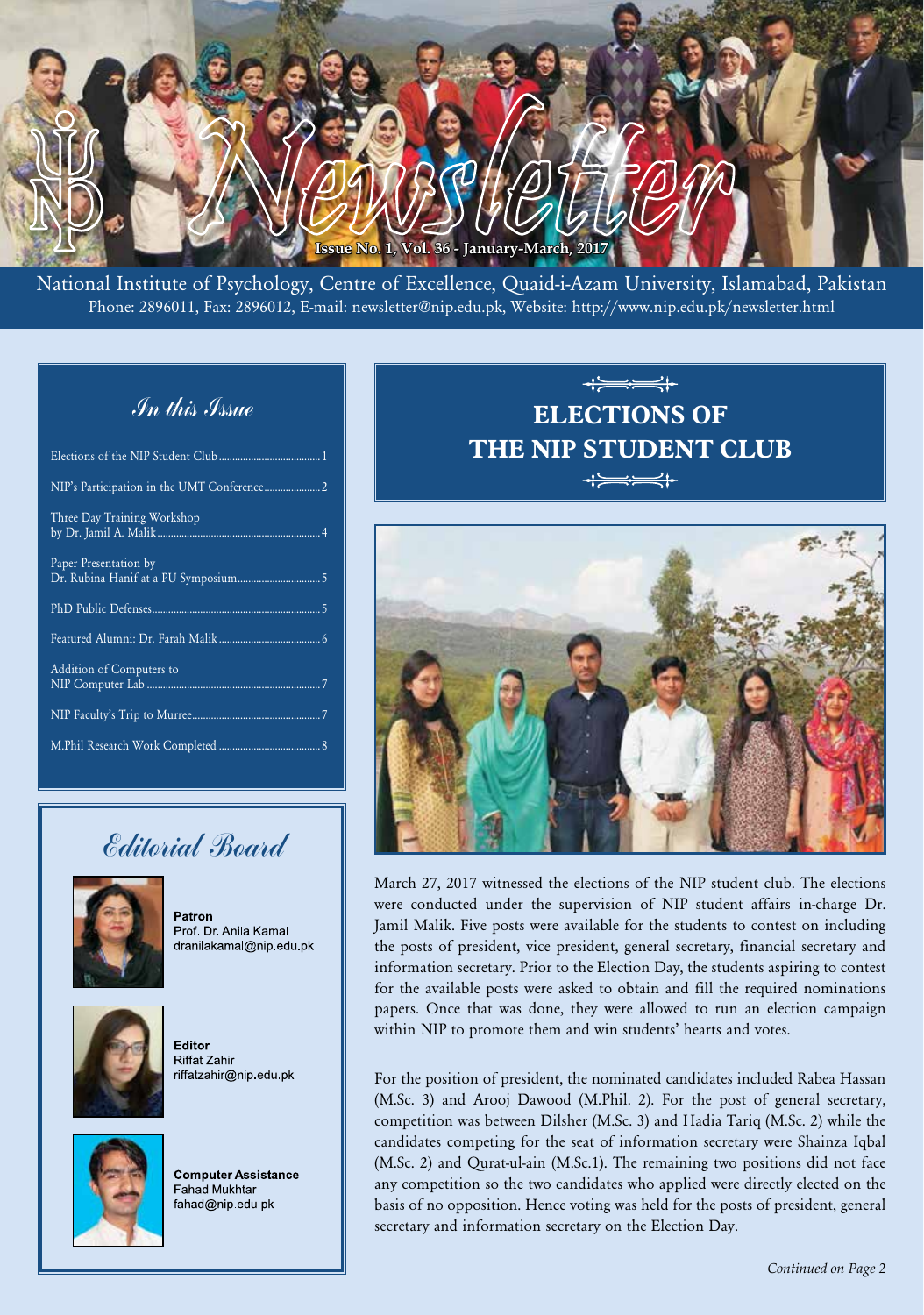#### NIP Activities

The presiding officer and the whole team started their work at 11:15 am in the morning. The polling agent showed the empty ballot boxes and ballot papers to the candidates for assuring fair play. Then the boxes were sealed and the voting started. A large number of NIP students used their right to elect the student governing body by casting their votes. Total available votes in NIP were 230 out of which 190 were casted. The vote casting process continued relentlessly till 2 pm. The whole process of election was held fairly as per the voters and administrators. After 2 pm, ballot boxes were opened by the presiding officer n the presence of candidates.

After the counting was finished, the results were declared. According to the results, Rabea Hassan (M.Sc. 3) was elected as the president of the NIP student club, Dilsher (M.Sc. 3) as general secretary and Qurat-ul-ain (M.Sc. 1) as information secretary. Kiran Khan (M.Sc. 3) and Ammara Malik (M.Sc. 2) had already won unopposed as the vice president and financial secretary respectively. After the declaration of election result, the new student body was congratulated by the NIP director Dr. Anila Kamal, Dr. Jamil A. Malik and Mr. Imran Bukhari and was given best wishes for its tenure and future activities.

Reported by: Kiran Khan (M.Sc. 3)

# **NIP'S PARTICIPATION IN THE IST INTERNATIONAL CONFERENCE ORGANIZED BY THE INSTITUTE OF CLINICAL PSYCHOLOGY, UMT LAHORE**

On 9th and 10th March, 2017, the Institute of Clinical Psychology at the University of Management and Technology (UMT), Lahore organized its 1st international conference. The conference's theme was titled *Clinical Psychology and the Developing World: Issues, Challenges and Solutions.* The venue of the conference was Faletti's Hotel, Lahore which witnessed the presence of NIP faculty and students on both days.

Representation of NIP in the two-day conference was marked in several ways. On the first day of the conference, Director NIP, Prof. Dr. Anila delivered a talk as a guest speaker in the conference's inaugural session while Dr. Rubina Hanif chaired a scientific session. Earlier, several NIP students and faculty had attended pre-conference workshops of their choice offered by the Institute of Clinical Psychology, UMT for students and professionals.

Numerous research papers authored by NIP faculty and students representing diverse themes of the conference were presented in various scientific sessions held on both days. The research papers included: *Stereotypes about Married and Unmarried (never married) Working Women* by Saima Kalsoom and Dr. Anila Kamal, *Impact of Handling Interpersonal Conflict on Marital Quality of Married Couples* by Sadaf Ahsan and Dr. Rubina Hanif, *Impact of Perceived Social Support on Psychological Problems among University Students in Pakistan* by Firdous Afzal and Dr. Syeda Razia Bukhari, *Emotional Intelligence and Self-Assertiveness among University Students* by Maryam Khan and Dr. Irum Naqvi, *Relationship between* 





*Brooding Rumination, Reflective Rumination, Depression and Poor Sleep Quality among University Students* by Kalsoom Nawaz and Mr. Naeem Aslam, *Prevalence of Depression among Research Students* by Sumera Zehra and Dr. Syeda Razia Bukhari, *Depression, Anxiety and Stress as Negative Predictors of Life Satisfaction in Male and Female University Students* by Farhana Saba and Dr. Syeda Razia Bukhari, *Role of Personal Growth Initiative*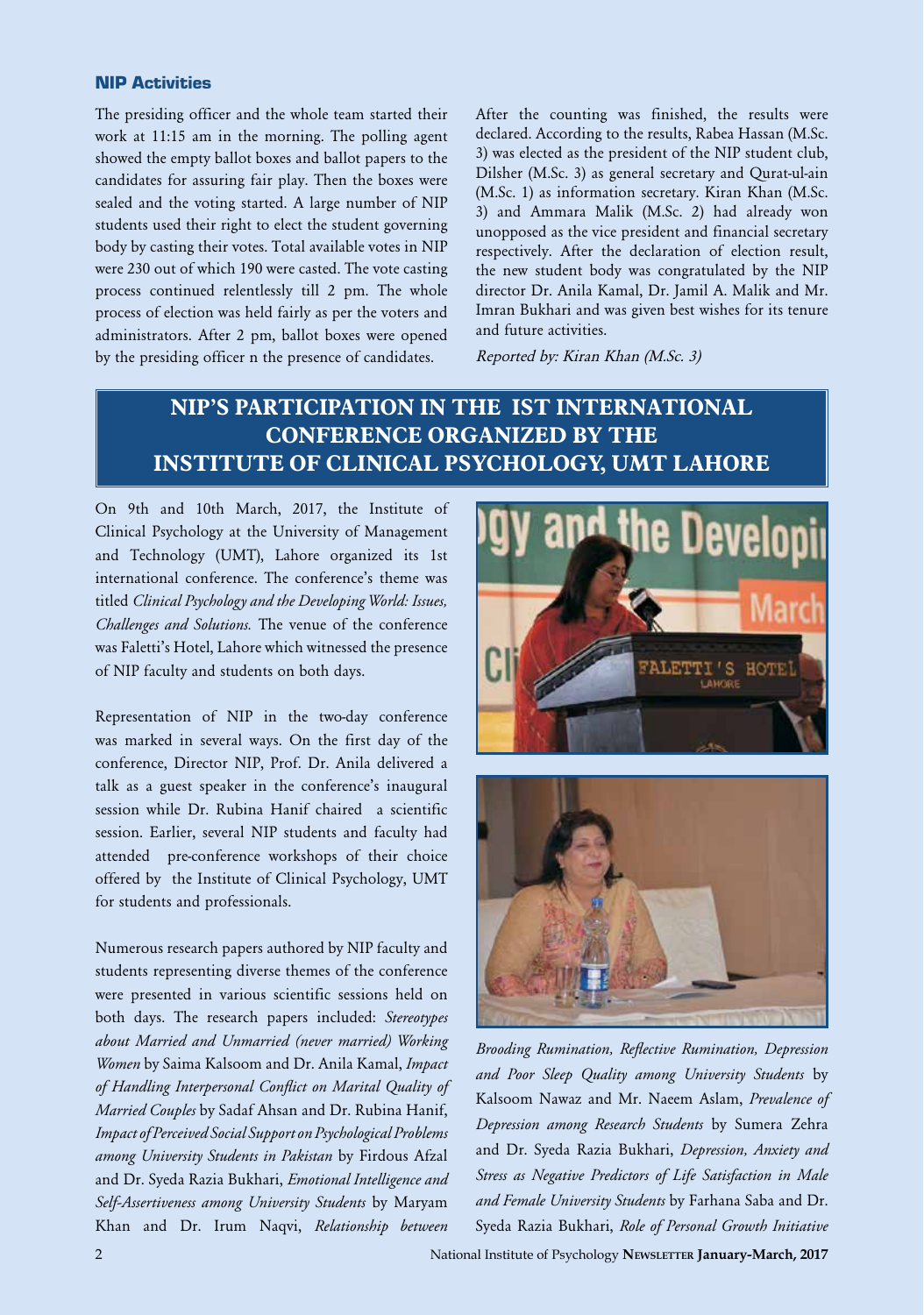#### NIP Activities





*as Moderator between Stress and Mental Health among Adolescents* by Sadia Zaman and Dr. Irum Naqvi, *Stress, Sociotropic Cognitions, and Disordered Eating Behaviours among Parents* by Zill-e-Ursh Nayyer and Dr. Irum Naqvi, *Impact of Depression on Psychological Well-being of Blood Cancer Patients* by Shazia Yusuf and Dr. Rubina Hanif, *Dark Triad of Personality as Predictor of Lying Behavior and Social Skills among Adolescents* by Mubeen Anwar and Ms. Aisha Zubair, *An Education Based Comparative Study in Perception about Quality Of Life after Being Exposed To a Trauma* by Dania Javaid and Dr. Rubina Hanif, *Parental Marital Adjustment and Home Chaos as Predictors of Externalizing Behavior Problems of Children* by Aqsa Sultan and Dr. Muazzama Abidi, *Relationship between Parental Bonding, Social Interaction Anxiety and Internet Addiction among University Students*  by Ms. Arooj Mujeeb and Nazia Hussain, *Gender Role, Disordered Eating Behaviours and Body Mass Index among Adolescents: Exploring Moderating Role of Gender* by Qurat-Ul-Ain and Dr. Irum Naqvi, *Exploring Attitudes towards Honor Killings in Pakistan: Perpetrators Perspective* by Sadia Huda and Dr. Anila Kamal, *Cognitive Behavior Therapy as an Effective Treatment for Obsessive Compulsive Personality Disorder: A Case Study* by Farhana Saba and Dr. Syeda Razia Bukhari, and *Process of Identity* 







*Formation of Intersexual-Hijras* by Sadaf Rehman, Dr. Mudassar Aziz and Dr. Gulnaz Anjum.

NIP students and faculty also participated in the poster competition held as a part of the conference. The most exciting aspect of this participation was that poster made by NIP's counseling centre intern Syeda Ishrat Fatima and Dr. Syeda Razia Bukhari was awarded first position by the judges.

#### Reported by: Ms. Riffat Zahir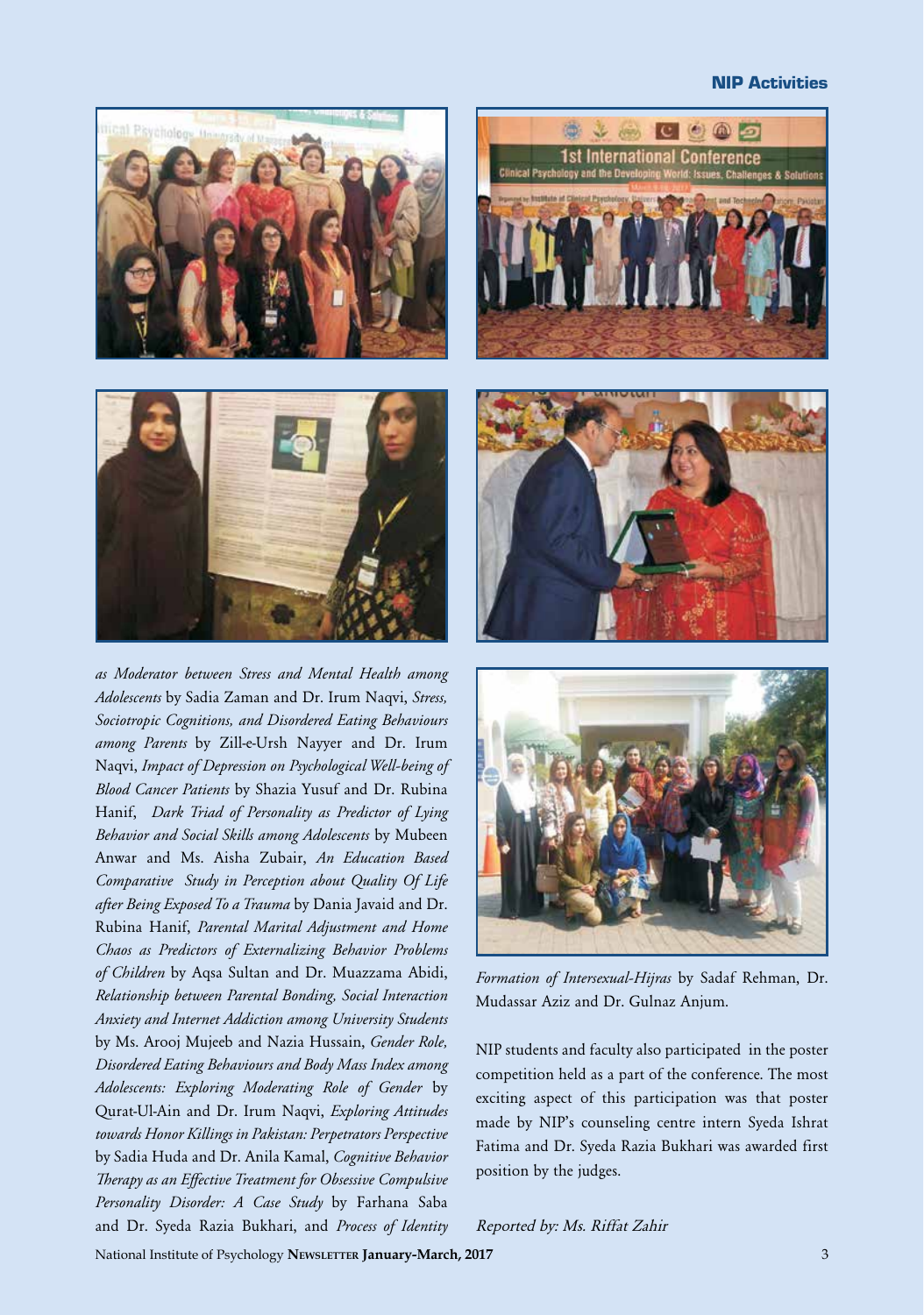# **THREE DAY ADVANCED TRAINING WORKSHOP AT NIP (Modern Methods of Mediation, Moderation & Model Testing: Advances in SEM)**

Dr. Jamil. A. Malik, Assistant Professor-TTS, from NIP and a very well-known resource-person for his command on advanced statistical analyses conducted a three day advanced training workshop on *Modern Methods of Mediation, Moderation & Model Testing: Advances in SEM* from 21st Feb. 2017 to 23rd Feb. 2017. For some time, students and professionals both had been requesting for this immensely popular and useful workshop and therefore it was received very positively by both students and professionals especially those interested in learning advanced data analysis skills for their research through computer soft wares of SPSS, and AMOS.



The workshop content was spread over three days and provided workshop participants with an opportunity for ample hands-on practice of the material lectured upon by the workshop facilitator. To begin with, Dr. Malik provided a thorough introduction to Structural Equation Modeling (SEM) and AMOS and demonstrated how to work with AMOS graphics. Once that was done, the concepts of model identification, hypothesis testing, path analysis and model modification





were covered with the help of examples and supervised practice. Later, the workshop included sessions on CFA, PROCESS Macro on SPSS and a comprehensive review of number of contemporary approaches for mediation and moderation analysis. The participants were also guided to recognize mediator and moderator in their research and also to run moderated mediation and mediated moderation. The workshop facilitator also spent time on helping participants report the complex data for publication according to the APA 6th Publication Manual. Along with supervised practice on data provided by him, he also encouraged participants to discuss and practice various analyses on their own



research data. At the end of the three-day workshop, the workshop facilitators and participants received certificates from Director NIP, Anila Kamal who highly appreciated Dr. Jamil A. Malik for sharing his advanced practical research knowledge and skills with the participants.

#### Reported by: Ms. Riffat Zahir

4 National Institute of Psychology **Newsletter January-March, 2017**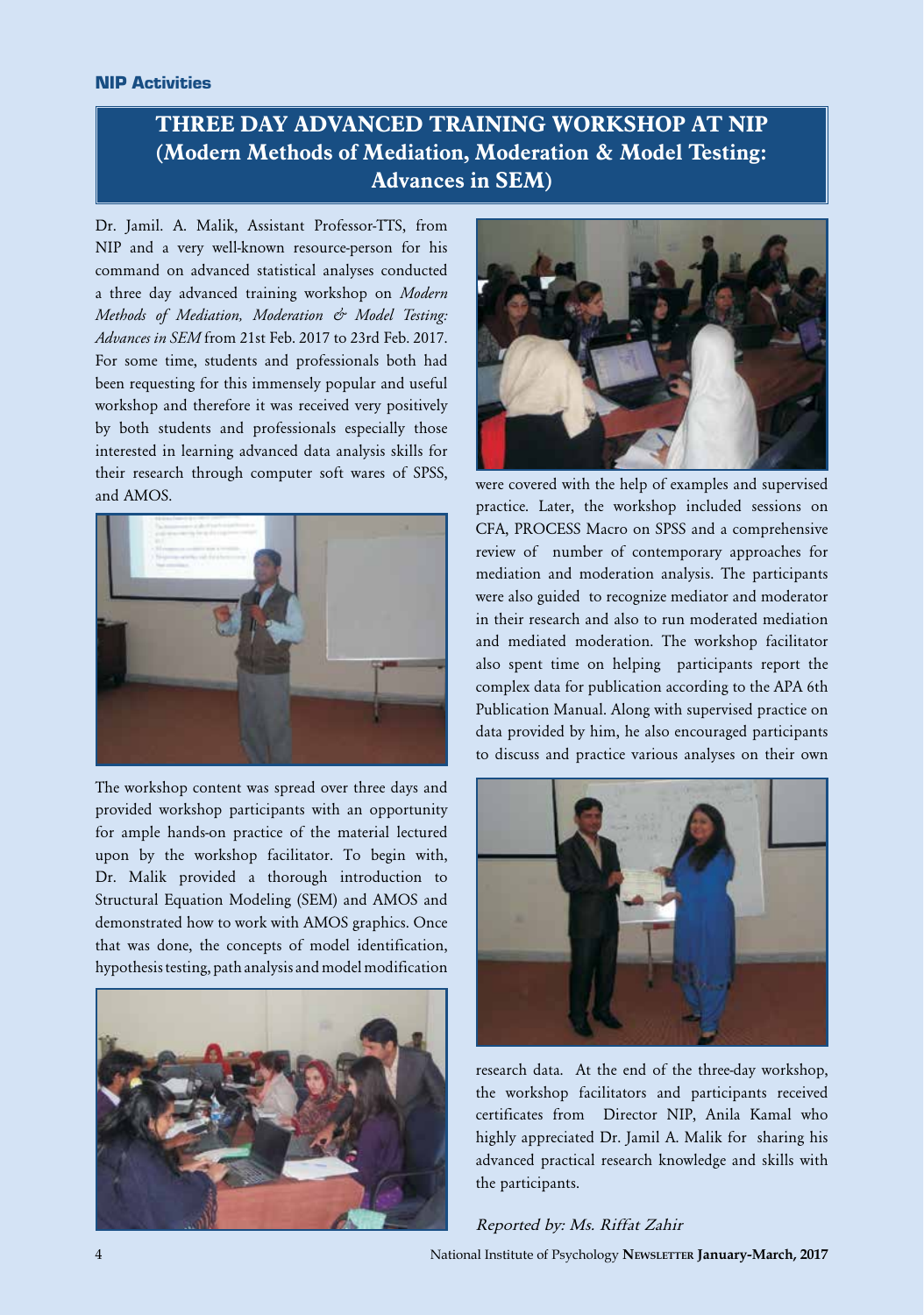#### NIP Activities

## **PAPER PRESENTATION BY DR. RUBINA HANIF AT A SYMPOSIUM ORGANIZED BY THE INSTITUTE OF APPLED PSYCHOLGY, PUNJAB UNIVERSITY LAHORE**

In connection with International Women's Day celebrations, the Institute of Applied Psychology (IAP), organized a one day symposium entitled "*Psychology for Change: Women and Community*" on 21st March, 2017 at Al-Razi Hall, University of the Punjab (PU), Lahore. On this occasion, Dr Rubina Hanif, Associate Professor-Tenured, from NIP presented a paper based on latest research. The title of her presentation was "*Women as Effective Agents of Change at workplace: Exploring Work-Family Conflicts and Work-Family Enrichment*". The findings of this research show the changing trends on how the work-family nexus is structured by gender

at workplace and suggest the positive and effective role of women at workplaces. Dr. Hanif's work was appreciated by those present on the occasion and she was awarded a shield for her contribution.



Reported by: Dr. Rubina Hanif

### **PHD PUBLIC DEFENCES**

Ms. Irum Naqvi defended her PhD dissertation on 9th January, 2017. The title of her work was '*Attitudes and Myths Related to Eating Among Adolescents*'. Prof. Dr. Anila Kamal supervised her PhD research work while Dr. M. Jahenzeb Khan and Dr. Tanvir Akhtar were the external examiners.

Ms. Asia Mushtaq's PhD defence took place on 31st January, 2017. The research work was supervised by Prof. Dr. Naeem Tariq (retd. NIP) and was titled '*Reducing Aggression in Children through a School Based Coping Power Program*'. Prof. Dr. Syed Sajjad Hussain and Dr. Tanvir Akhtar were the external examiners for this PhD dissertation.

The PhD defence of Mr. Shahid Irfan was held on 14th February, 2017. The title of his dissertation was '*Extremism Tendencies, Personality Traits, Social Axioms,* 







*and Gender Role Beliefs among Young Adults*'. The research was supervised by Prof. Dr. Anila Kamal while the external examiners were Dr. Mumtaz Jaffery and Dr. Tanvir Akhtar.

Reported by: Ms. Riffat Zahir

National Institute of Psychology **Newsletter January-March, 2017** 5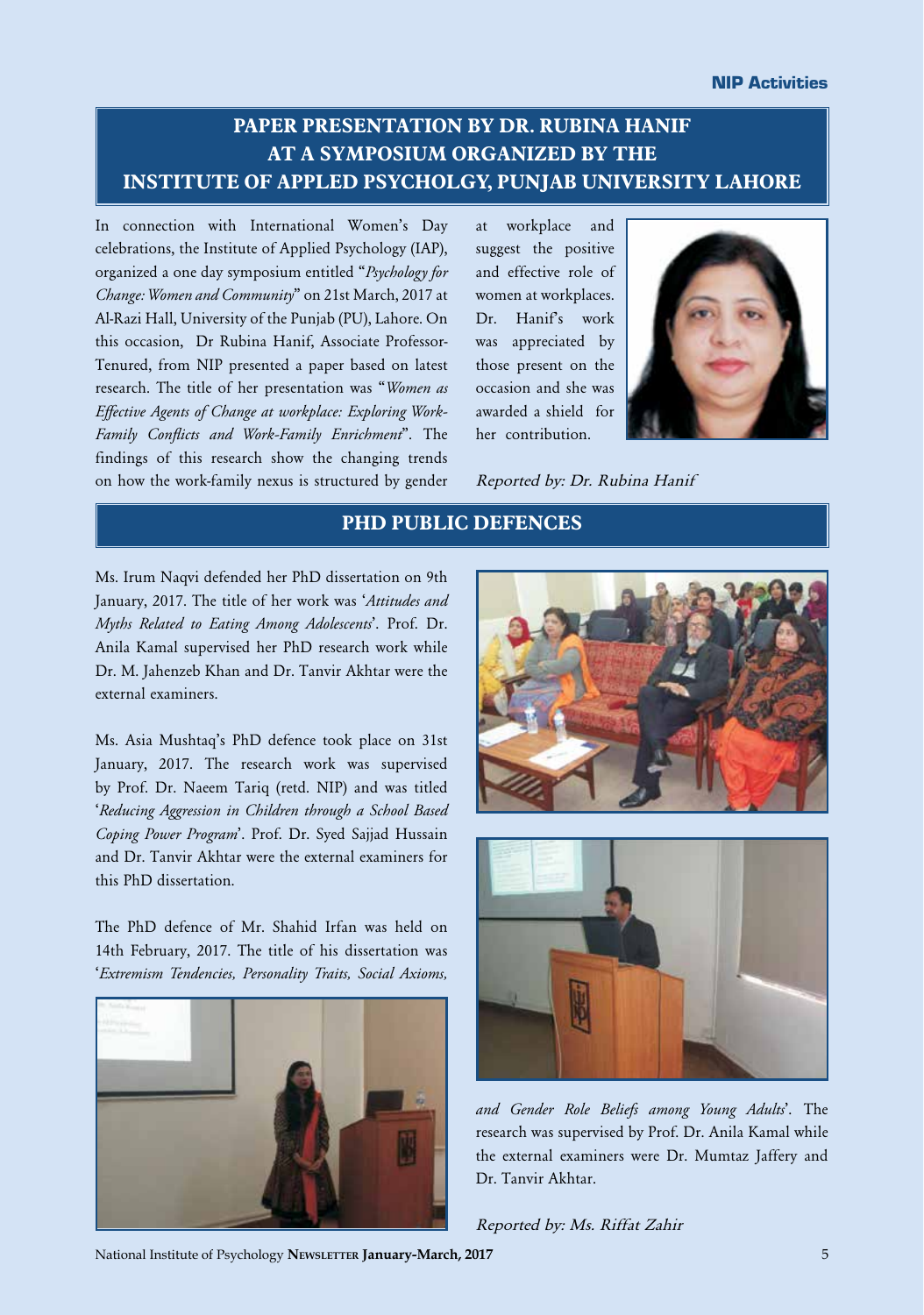



Prof. Dr. Farah Malik is the current Director of the Institute of Applied Psychology and the Center for Clinical Psychology University of the Punjab, Lahore. Prior to her current appointment, she

served at the same institute as a Professor of Applied Psychology from 2012-2016.

Dr. Malik has a PhD in Psychology from the National Institute of Psychology, Quaid-i-Azam University, Islamabad and also has the honor of earning two Post-doctoral Fellowships: one from the University of Birmingham, UK and the second one from the University of Connecticut, USA on the prestigious Fulbright Program. She also has earned several other academic credentials to her credit including the Fellowship of International Medical Sciences Academy (IMSA, USA), a certificate course on advanced research and statistics from the School of Psychology, University of Birmingham, UK, a research fellowship under Charles Wallace Trust Award from the School of Psychology, Brain and Behavioral Centre, University of Birmingham, UK, an honorary research fellowship from the University of Birmingham, UK, an honorary research fellowship under HEC-BEC Academic link, University of Birmingham, UK, a certificate course in Clinical & Forensic Psychology, School of Psychology, University of Birmingham UK, and a certificate training course in E-Prime (Software for Experimentation) and Cognitive Psychology.

Her association with the National Institute of Psychology, Quaid-i-Azam University, Islamabad goes back to the time when she joined it for her M.Phil in Psychology. Besides being an M.Phil and Ph.D scholar at NIP, she also possesses the experience of working at her alma mater as a research associate and later as a visiting member of the faculty for a period of three years.

Dr. Farah Malik is a very well-known figure in the circle of of Psychology in Pakistan and has earned immense respect due to her sheer dedication and

commitment to her career. Most of her professional life has been spent in Lahore as a university teacher and in several roles associated with it. Before joining the Institute of Applied Psychology University of the Punjab, Lahore, she served at the Department of Psychology, Government College University Lahore from 2003 to 2012 in several capacities including lecturer, an assistant professor, an associate professor, in-charge of the Clinical Psychology Unit and Chairperson Department of Psychology. Additionally she has been rigorously involved in the editorship of research journals at both Government College University Lahore and University of the Punjab, Lahore. She is also the consulting editor of several peer-reviewed journals of the country. She has a rich and vast experience of teaching and supervising research at the M.Phil/MS./PhD level and has been responsible for introducing/designing several new courses and programs. Her efforts in this regard were recognized by HEC in 2009 by awarding her the prestigious HEC Best University Teacher Award.

Dr Farah Malik has a long and a distinguished career in presenting her research work at conferences and publishing research. She has published her research work in journals of national and international repute and has presented her research work at both national and international forums. She has the honor of organizing numerous conferences, workshops, training sessions and seminars at various esteemed educational institutions of the country and is frequently requested to chair and speak on such platforms. She has been the member of several international professional bodies including the American Psychological Association, (APA) as an international affiliate. She also has been a member of the Section on Child Maltreatment of the APA Division 37 of Child, Youth, and Family Services and member of the International Society for Acceptance and Rejection (ISIPAR, USA).

NIP is very proud of Dr. Farah Malik's achievements and wishes her the very best for her future endeavors.

Compiled by: Ms. Riffat Zahir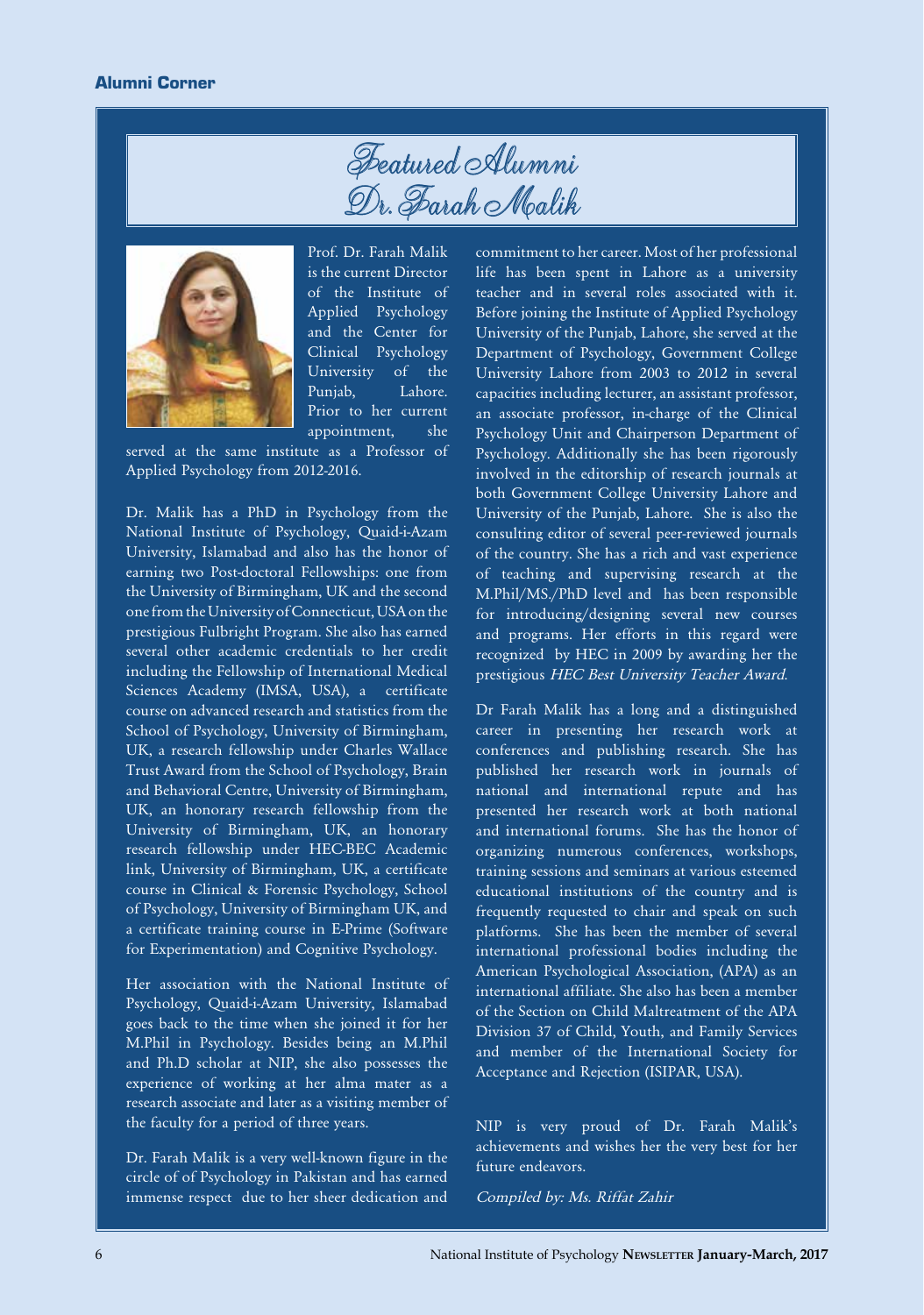### **ADDITION OF COMPUTERS TO NIP COMPUTER LAB**



Twenty brand new computers were recently added to NIP' computer lab courtesy OXFAM. The computers have been exclusively reserved for M.Phil/PhD. scholars and were placed in the computer lab after refurbishing a separate section. The new section was opened by NIP director, Prof. Dr. Anila Kamal in the presence of



faculty and computer lab staff on 1st Feb. 2017. M.Phil/PhD. scholars have appreciated and welcomed the addition of new computers to NIP's computer lab and hoped that this initiative will provide further facilitation to their research work. Reported by: Ms. Riffat Zahir

### **NIP FACULTY'S TRIP TO MURREE**



On 6th January, 2017 a group of NIP faculty went to Murree on a short day trip. The trip was planned by Dr. Rubina Hanif with the consent and facilitation by NIP director, Prof. Dr. Anila Kamal. The group left NIP for Murree at about mid-day and reached Murree after enjoying snacks and each other's company on the way. It was thrilling to see freshly fallen snow on the destination. Like all visitors around, the group spent time taking pictures in the snow-clad surroundings and walking about in the snow for a while. A scrumptious lunch, tea and pakoras were enjoyed by the group at a road-side restaurant on the way back to NIP.



#### Reported by: Ms. Riffat Zahir

National Institute of Psychology **Newsletter January-March, 2017** 7